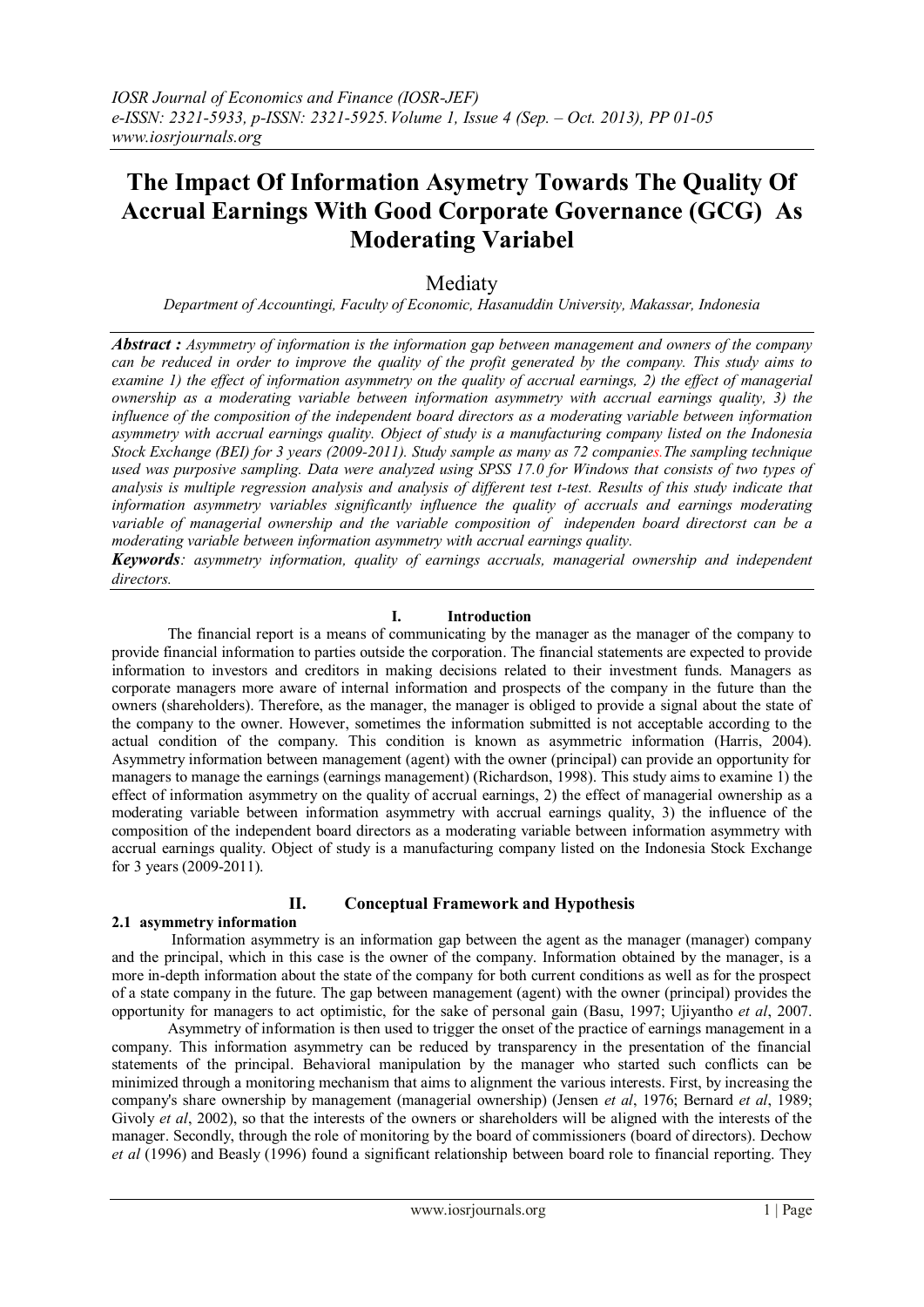found that the size and independence of the board of commissioners with their ability to monitor the financial reporting process.

## **2.2 The Quality of Financial Reporting**

Issues relating to the quality of financial reporting is often caused by a conflict of interest between management and stakeholder interests. Management does not always act in the interests of stakeholders, but often management acts to maximize their welfare and securing their positions regardless of the danger posed to other stakeholders, such as employees, investors, creditors and the public. The importance of the differences then this raises the asymmetry of information between the two sides. Information gap between the company and potential investors, will also increase the probability for the company to increase profits and this can not detected by the market.(Ball Ray,et al,1968; Penman,2002;Boediono,2005; Fala,2007). Research by Richardson (1998) proved that the higher the information the higher the income management so as to reduce the quality of earnings information. Earnings information used as a basis for decision making for the company's internal and external, then the earnings information can be referred to as a quality earnings information because it can affect the decisions that will be made for the parties concerned Dechow,1996;Feltham,1996;Gabrielsen,1997; Schipper,2003. Earnings quality in this case that, if the income can provide a response to the interested parties in decision-making about the condition of the company.

## **2.3 Good Corporate Governance**

Good Corporate Governance (GCG) is a key element in improving economic efficiency, which includes a set of relationships between the company's management, board, shareholders and other stakeholders Chtourou,2001; Brown,2004;Bahaudin,2011. Corporate governance also provides a structure that facilitates the determination of the objectives of a company, and as a means to determine the performance monitoring techniques (Dean et al, 2004). Based on the description above, it can be formulated as the following hypothesis: Hypothesis 1: asymmetry affects the quality of earnings,

- Hypothesis 2: managerial ownership of information can moderate the asymmetry between the quality of earnings.
- Hypothesis 3: composition of independent directors can moderate the asymmetry of information between the quality of earnings.

## **Research Methodology**

Location and Design of the research was conducted at the Indonesian Stock Exchange. By analyzing empirically the influence of asymmetry of information on the quality of earnings accrued by good corporate governance as a moderating variable. This study uses panel data (pooled data). The population in this study are listed companies in Indonesia Stock Exchange in the period 2009-2011. Of 168 manufacturing companies listed on the Stock Exchange, several companies had to be removed because of problems related to the availability, condition, and completeness of the information required in testing so the final sample to 24 firms. Data collection methods used in the form of data files or secondary data obtained from the annual financial statements of companies listed on the Stock Exchange and are available at (http://www.idx.co.id/) and the Indonesian capital market directory (ICMD) in 2009 - 2011. Analysis of the data using two models, the first model to examine the effect of information asymmetry on earnings quality through multiple regression analysis (multiple linear regression) and the second model to test the effect of information asymmetry after moderated by good corporate governance (GCG) which consists of managerial ownership and the composition of independent directors. by using different test t-test. Using SPSS 17.0 for Windows. The results in the form of descriptive statistical analysis and hypothesis testing techniques.

## **III. Research Finding and Discussion**

#### **Research Findings**

# *3.1. Descriptive Statistical Analysis*

Based on the results of a descriptive analysis of Table 1 and 2 shows that the number of samples (n) of the study there were 24. Of the number of samples (n), the discretionary accruals variable has a minimum value and a maximum -0.5.09 -11. With an average standard deviation of 1.04801-2.6421dan. As well as the number of observations as much as 72. This shows a sample enterprise data quality tends to show quality of the profit.

Information asymmetry has a minimum value of 4:03 and a maximum value of 8.99 with an average of 5.9252 and a standard deviation of 1.20967 72 as well as the number of observations. This shows sample data company, has a fairly high information asymmetry. Managerial ownership has a minimum value and a maximum value of 23.0800 0.0010 with an average of 3.189972 and the standard deviation of 5.7944661. As well as the number of observations as much as 72. This means that stock ownership by management and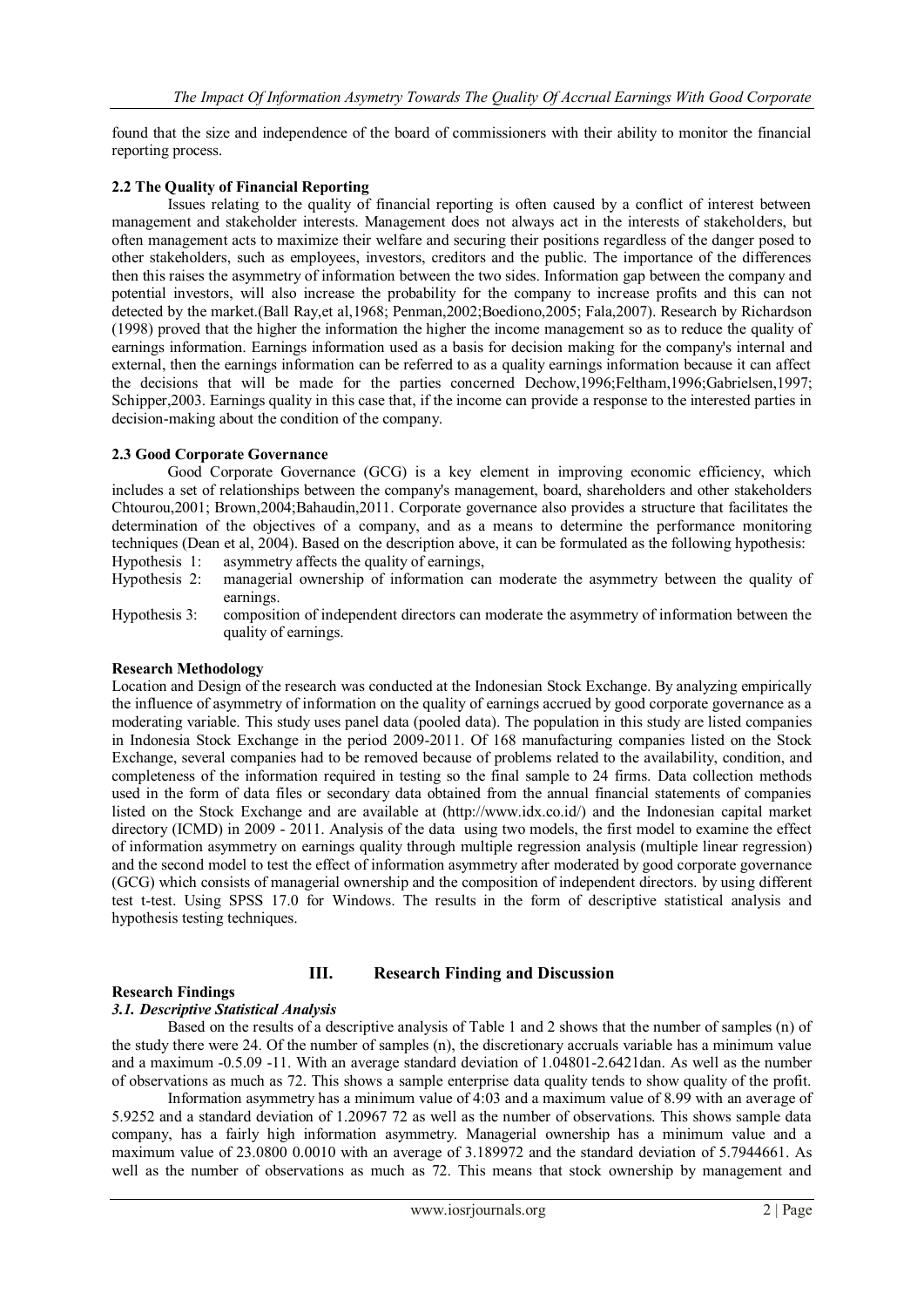directors of the average taken 10 percent. independen of board director has a minimum value and a maximum value of 0.2500 with an average of 60.0000 37.895556 and standard deviation of 9.8154470. As well as the number of observations as much as 72. This means that the number of independen board directors appointed by the parties outside the company more than 25 percent of its commissioners.

| Tabel 1: Detains of Sampling Data |                                                                                   |        |  |  |  |
|-----------------------------------|-----------------------------------------------------------------------------------|--------|--|--|--|
| N <sub>0</sub>                    | <b>Description</b>                                                                | Amount |  |  |  |
| 1.                                | Number of Manufacturing Companies listed on the Stock Exchange in 2009 till 2011. | 168    |  |  |  |
| 2.                                | Not present the full report                                                       | $-96$  |  |  |  |
| 3.                                | Do not have information GCG                                                       | $-47$  |  |  |  |
| $\overline{4}$ .                  | Fiscal year not ended 31 Desember                                                 | $-1$   |  |  |  |
|                                   | The sample of the company                                                         | 24     |  |  |  |
|                                   | Number of observations (24x3 observation period)                                  | 72     |  |  |  |

#### **Tabel 1. Details of Sampling Data**

Source : Data processed

| <b>Tabel 2. Descriptive Statistics</b> |    |         |         |           |                          |  |  |
|----------------------------------------|----|---------|---------|-----------|--------------------------|--|--|
| Description                            |    | Minimum | Maximum | Average   | <b>Standar Deviation</b> |  |  |
| K.LABA                                 |    | $-5.09$ | -11     | $-2.6421$ | 1.04801                  |  |  |
| <b>INF.ASYMETRI</b>                    | 72 | 4.03    | 8.99    | 5.9252    | 1.20967                  |  |  |
| k.manajerial                           | 72 | .0010   | 23.0800 | 3.189972  | 5.7944661                |  |  |
| k.independen                           | 72 | .2500   | 60.0000 | 37.895556 | 9.8154470                |  |  |

## **3.2. Multiple Regression Analysis**

Based on Table 3 and Table 4, it can be seen the coefficient of determination for moderation in the adjusted R square value is equal to 0.122 means that variations in the quality of earnings is the dependent variable can be explained by variation in the independent variable by 12% and the remaining 88% is explained by other variables. Once the data is entered moderating variable of good corporate governance, the adjusted R square value increased to 0.193 means that earnings quality variations dependent variable that can be explained by the independent variables by 19% and the remaining 89% is explained by other variables.

#### **Tabel 3. Coefficient of Determination Before Moderation**

| Model                                                         |  | <b>R</b> Square         | <b>Adjusted R quare</b> | <b>Std Error of the estimate</b> |  |  |  |
|---------------------------------------------------------------|--|-------------------------|-------------------------|----------------------------------|--|--|--|
|                                                               |  | 367 <sup>a</sup><br>135 |                         | 98179<br>122                     |  |  |  |
| <b>Tabel 4. Coefficient of Determination After Moderation</b> |  |                         |                         |                                  |  |  |  |
| Model                                                         |  | <b>R</b> Square         | <b>Adjusted R quare</b> | <b>Std Error of the estimate</b> |  |  |  |
|                                                               |  | 500 <sup>a</sup><br>220 |                         | 19 <sup>2</sup><br>94118         |  |  |  |

#### **3.3. T-Test Results**

Based on a statistical test t can be seen in Table 5 asymmetry variable has a negative and significant relationship to the quality of earnings. And when moderated by managerial ownership and composition of independent directors has a significant connection.

| Tabel 5. Result of statistical test (t) |                          |                            |              |                |  |  |  |
|-----------------------------------------|--------------------------|----------------------------|--------------|----------------|--|--|--|
| Variable                                | <b>Unst. Coefficient</b> | <b>Statistic Value (t)</b> | Significance | Result         |  |  |  |
| (Constant)                              | 8.714                    | 2.764                      |              | 0.007          |  |  |  |
| Lnabsinf asy                            | $-1.723$                 | $-3.3567$                  |              | 0.001 Accepted |  |  |  |
| Lnabsinf asy*k.man                      | $-1.757$                 | $-3.33$                    |              | 0.001 Accepted |  |  |  |
| Lnabsinf asy*k.indp                     | 0.036                    | 2.898                      |              | 0.005 Accepted |  |  |  |

## **IV. Discussion**

#### **4.1 Asymmetry Affects the Quality of Earnings**

This study suggests that information asymmetry has effect significant negative on the quality of earnings. The statistical results showed that the variables significantly the second hypothesis (H1) which states that information asymmetry affects the quality of earnings, is acceptable. Substantial regression of variable asymmetry coefficient is negative indicates that there is a negative relationship between the value of information asymmetry discreationary accrual, where the greater the higher the value of the information asymmetry, discreationary accrual will be smaller, and vice versa. Results of this study are consistent with results of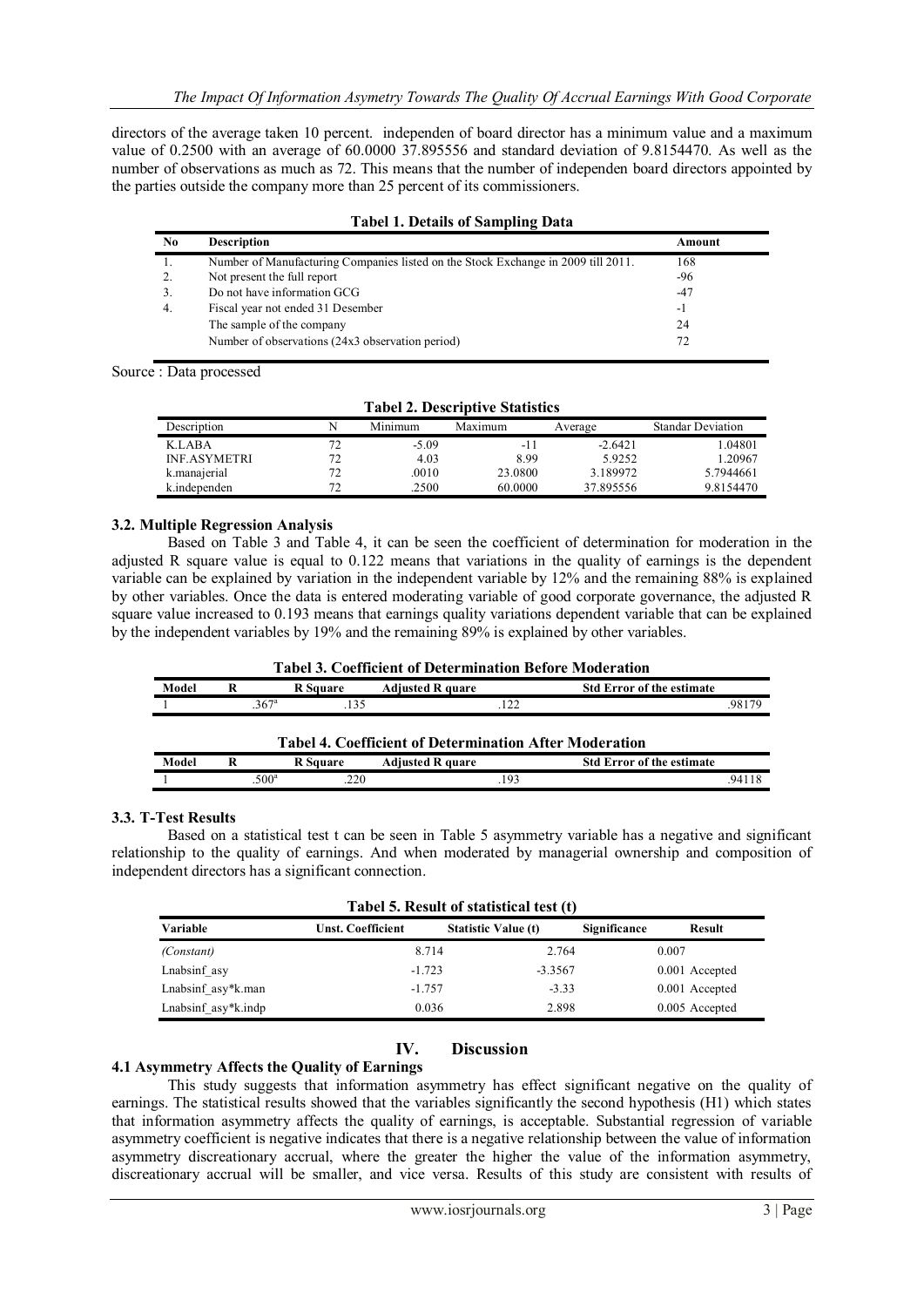previous studies (Richardson, 1998) which found that there is a systematic relationship between magnitut information asymmetry and the level of earnings management Lafond,2006. So the quality of the resulting profit associated with the level of earnings management undertaken by management. Information gap between the two sides, it will be able to lead to the use of accounting methods which can improve the bottom line. And will also be able to trigger high earnings management undertaken by the manager, so it can rise to the misleading information to users of financial statements.

#### **4.2 Managerial Ownership of Information Can Moderate the Asymmetry between the Quality of Earnings**

Managerial ownership may moderate the relationship asymmetry of information on the quality of the earnings accrual, the second hypothesis (H2) is acceptable. The results support the research by Jensen *et al*, 1976; Jones,1991;Merchan,1994;Warfield,1995;Xie,2003. Theoretically when managerial ownership is high, then the incentive to the possibility of opportunistic behavior of managers will decline. With higher agency problems of managerial ownership is assumed to be on the wane. Fidyati (2004) find evidence that earnings management is conducted has a negative relationship with managerial ownership. This means that the higher the shares owned by management, the higher the quality of earnings. Siallagan and Machfoedz (2006) states that the greater the discretionary accrualsemakin managerial ownership is low Xiong,2006;Pagalung,Gagaring,2006. The results support the evidence that managerial ownership reduces the urge managers opportunistic

behavior.

#### **4.3 Composition of Independent Directors Can Moderate the Asymmetry of Information between the Qualities of Earnings**

Composition of independent board directors are able to moderate the relationship between information asymmetry on the quality of that accrual earnings. The third hypothesis (H3) is acceptable. The role of the board of commissioners will have an impact on earnings management because the commissioners oversee the balancing of the interests of management that earnings management is not going to happen Morck,1988;Lins,2004. Commissioners can also impact the performance of the company as if the commissioners carry out their duties properly, it can increase the confidence of investors that they would receive a return on the funds they have invested. Results of this study support the results of research conducted by Brown et al (2004) that examined the relationship between the proportion of the board of commissioners with the company's performance in generating earnings quality and found that companies with a high commissioners will have a return on equity yield, profit margin and dividend higher yields Veronica N.P. Siregar,2005;Indrayati,2010.

## **V. Conclusion and Recommedations**

Based on the findings in this study that specifically examined the manufacturing company that, the result that information asymmetry significant effect on earnings quality. Managerial ownership and the moderating variable composition of independent board directors is a variable that may moderate the relationship between information asymmetry with accrual earnings quality.

Advisable for the practitioner, or the management as the decision maker needs to put quality information generated company profits. Because earnings information will be used as a basis for decision making for interested parties (stakeholders). Besides, the implementation of Good Corporate Governance (GCG) should also be considered optimal, in order to achieve corporate governance better.

#### **Refferences**

- [1] Haris Wibisono. (2004). Pengaruh Earnings Management Terhadap Kinerja Di Seputar SEO. Tesis S2. Magister Sains Akuntansi UNDIP. Tidak dipublikasikan Ball Ray. dan Philip Brown. 1968. An Empirical Evaluation of Accounting Number. Journal of Accounting Research, Autumn.
- [2] Dechow, Patricia, Richard Sloan dan Amy Sweeney.1996. Detecting Earnings Management The Accounting Review, 70: 193-225.
- 
- [3] Feltham, Gerald dan J.Ohlson.1996. Model of Earnings. Journal of Accounting and Economic. September 17 No. 3. Gabrielsen, Gorm. Jeffrey D. Gramlich dan Thomas Plenborg.1997. Managerial Ownership, Information Content of Earnings, and Discretionary Accruals in a Non-US Setting. Journal of Business Finance and Accounting, Vol.29. No. Discretionary Accruals in a Non-US Setting. Journal of Business Oktober.
- [5] Penman, Stephen.H. dan X-J Zhang. 2002. Accounting Conservatism, Quality of earnings,Stock returns.The Accounting Review, 77(2).
- 
- [6] Schipper, L. Vincent. 2003. Earnings Quality. Accounting Horizon, Supplement. [7] Boediono, Gideon S. B. 2005. "Kualitas Laba : Studi Pengaruh Mekanisme Laba dengan menggunakan Analisis Jalur". Simposium Nasional Akuntansi VIII: Solo.
- [8] Fala, Dwi Yana Amalia, 2007. "Pengaruh Konservatisme akuntansi Terhadap Penilaian Ekuitas Perusahaan dimoderasi oleh Good Corporate Governance", Simposium Nasional Akuntansi X: Makassar.
- [9] Richardson, V. J. (1998). Information Asymmetry and Earnings Management :Some Evidence. http /www.ssrn.com.<br>[10] Basu, Sudipta, 1997. The Conservatism Principle m The Asymmetric Timeliness of Earnings, Journal of Accou
- Basu, Sudipta. 1997. The Conservatism Principle m The Asymmetric Timeliness Economics, 24:3-37.